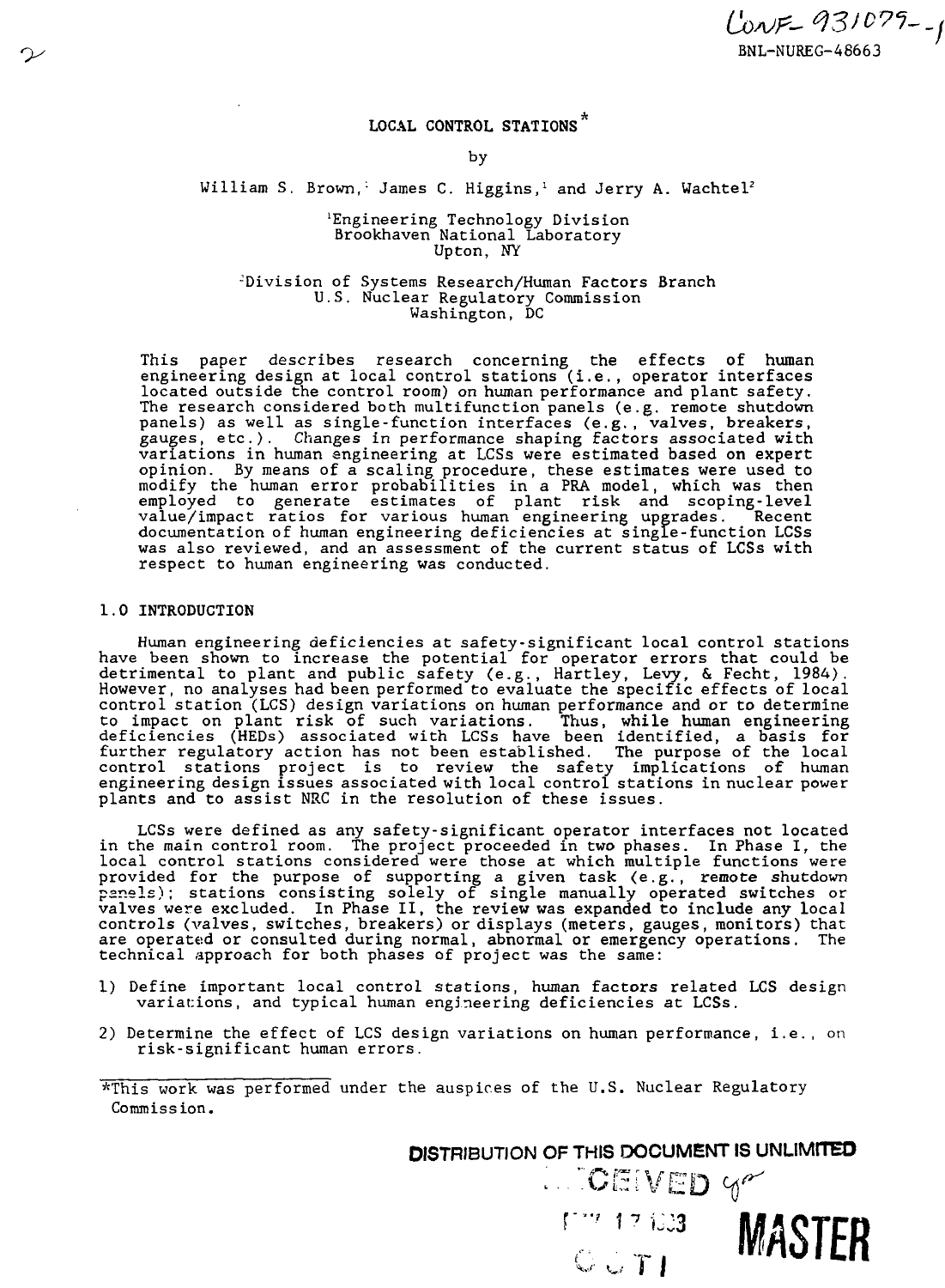- 3) Determine the effect of LCS-induced human performance variation **on plant** risk as measured by core melt frequency.
- 4) Determine whether upgrades in LCS design to mitigate human engineering deficiencies are feasible in a value-impact analysis.

A detailed account of the research performed during Phase I of the project has been given in NUREG/CR-5572 (O'Hara, Ruger, Higgins, Luckas, & Crouch, 1990). The results of the more recent efforts (i.e., Phase II) have been provided in technical reports to the NRC (Ruger, Brown, & Higgins, 1991; Brown"& Higgins, 1992). It is expected that the entire effort will be described in detail in a forthcoming NUREG-CR report.

#### **2.0 MULTIFUNCTION LOCAL CONTROL STATIONS**

In Phase I, a human factors analysis was performed to assess how variations in the human engineering attributes of multifunction LCSs in nuclear power plants would affect both human performance and plant risk. Two attributes, panel design<br>and functional centralization, were considered. Panel design refers to the and functional centralization, were considered. degree to which favorable human engineering practices (e.g., the guidance in NUREG-0700) are evident in the operator interface. Functional centralization refers to the extent to which required functions are present at a given panel (as opposed to being distributed at various location in the plant).

## 2.1 **Variation of LCS Designs**

Functional centralization refers to the way in which safety functions handled by LCSs were distributed throughout the plant. Three levels of functional centralization were defined: low, medium, and high. The specific definition of high, medium, and low functional centralization was based on the number of local panels required to execute safe shutdown functions. Table 1 identifies characteristics of each level of functional centralization.

A plant with low functional centralization of its LCS would have a wide distribution of safety functions on many local panels throughout the plant. For purposes of this study, low functional centralization was identified as more than five LCS panels with no one panel serving as a primary safe shutdown panel. Crew communication would occur over the phone system with a supervisor coordinating procedural details. Actions at individual panels would be contingent on successful completion of actions at other panels. In addition, the control operations at some panels have poor feedback characteristics, i.e., the feedback required for regulation of control processes were not available at the local panel, so the control loop must be closed via communication lines to another operator located at a panel containing the appropriate display.

The medium level of functional centralization was defined as the Oconee design. One main safe shutdown panel was present which provided the controls and displays for most of the required functions. A few "satellite" LCSs were distributed throughout the plant to handle functions not provided for on the main panel; thus, communication load was lower, in comparison with the low level of functional centralization, and most operations had adequate control feedback in that the primary functions were centralized onto a single panel with all required controls and displays.

The high level of functional centralization would correspond to a "back-up control room" concept. All safety-related functions were integrated into a single panel which contains all required controls and displays. Communication and crew coordination would be enhanced since all operators are in a single location.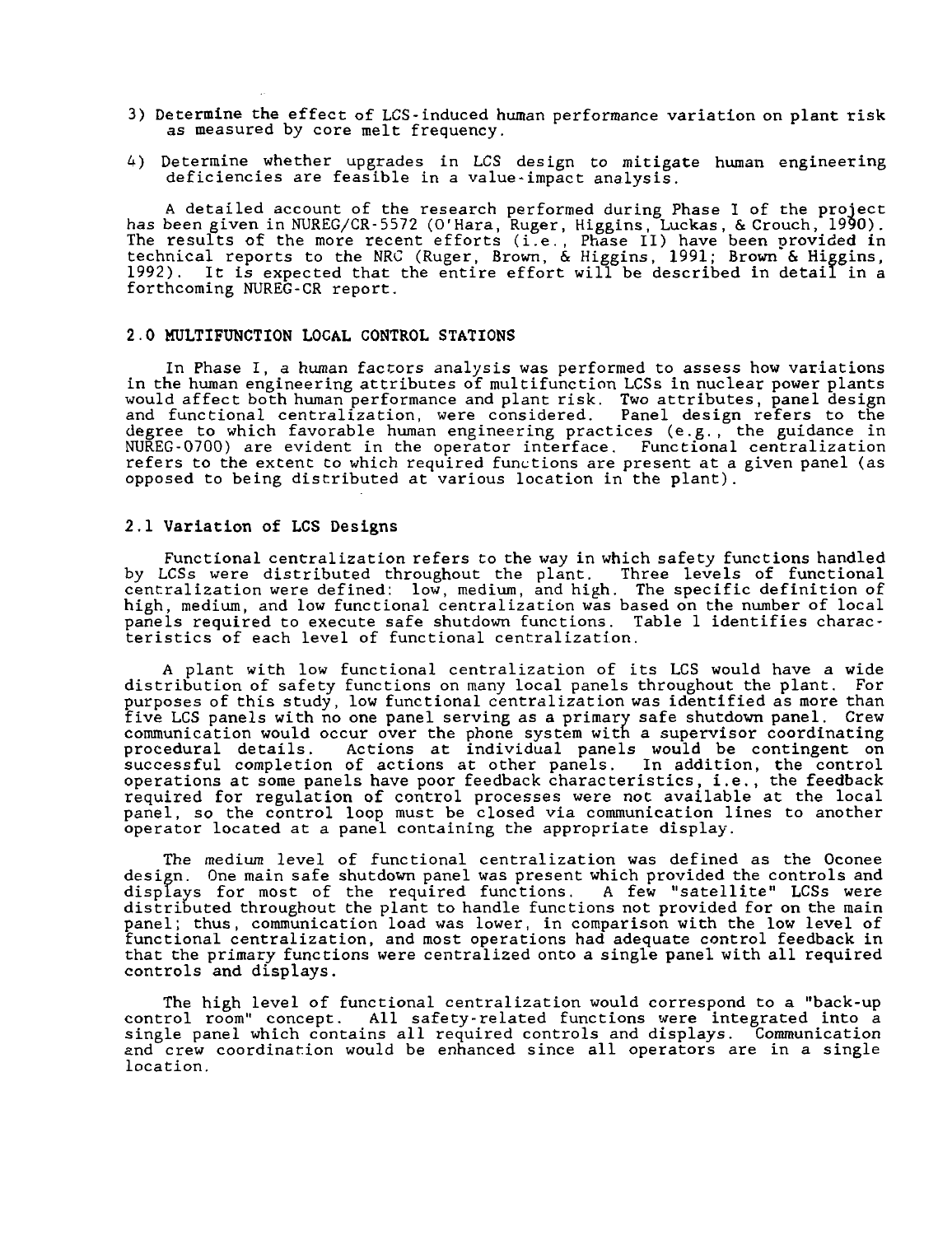Table 1. Definitions of LCS design variations.

|                           | LEVEL                         |                                |                              |  |
|---------------------------|-------------------------------|--------------------------------|------------------------------|--|
| DIMENSION                 | Low                           | Medium                         | High                         |  |
| Functional Centralization |                               |                                |                              |  |
| Number of Panels          | >5                            | $2 - 5$                        |                              |  |
| Feedback Characteristics  | poor                          | moderate                       | good                         |  |
|                           |                               |                                |                              |  |
| Panel Design              |                               |                                |                              |  |
| Location/Grouping         | poor location<br>no grouping  | good location<br>minimal group | good location<br>func. group |  |
| Mimic Lines               | absent                        | absent                         | present                      |  |
| Labels                    | missing, temp<br>hard to read | small, some<br>unclear         | clear.<br>distinct           |  |
| Scales                    | hard to read,<br>confusing    | hard to read                   | easily read,<br>clear        |  |
| Environment/Lighting      | poor                          | good                           | excellent                    |  |

The second dimension along which panels were varied was referred to as panel design This dimension was chosen to reflect the human engineering characteristics of individual panels along criteria such as those provided in NUREG-0700. Again, low, medium, and high design levels were defined. Characteristics of each level are summarized in Table 1. When defining low, medium, and high characteristics for the LCS panel design dimension, the intention was to vary panel design along HED parameters in a manner that would impact operator workload. The parameters selected were (1) the location and grouping of controls and displays, (2) the presence of mimic lines, (3) labeling quality, (A) display scale characteristics, and (5) LCS local environment and lighting characteristics. These panel design parameters were selected because they have frequently been associated with LCS HEDs and are judged to effect operator workload.

A poorly designed panel was defined as one which included many of the HEDs typically found at local control stations including difficult access to controls and displays which are not generally grouped by function or procedures. No mimic lines were present to facilitate the execution of procedures. Instrument display scales were difficult to read and could lead to confusion due to problems such<br>as parallax. The local environment did not facilitate the execution of The local environment did not facilitate the execution of procedures due to factors such as inadequate lighting. These HEDs were presumed to make the operators' execution of procedures difficult and to result in high workload. A typical medium panel design was considered a fairly good panel with no major.HEDs. Mimic lines were still absent, but a general functional grouping of controls and displays was present. Dirplays and controls were located so they would be readily accessed, although some high density clustering was present. There were some problems with labels in that the labeling was small and not always clear in meaning. In a similar way, the display scales were sometimes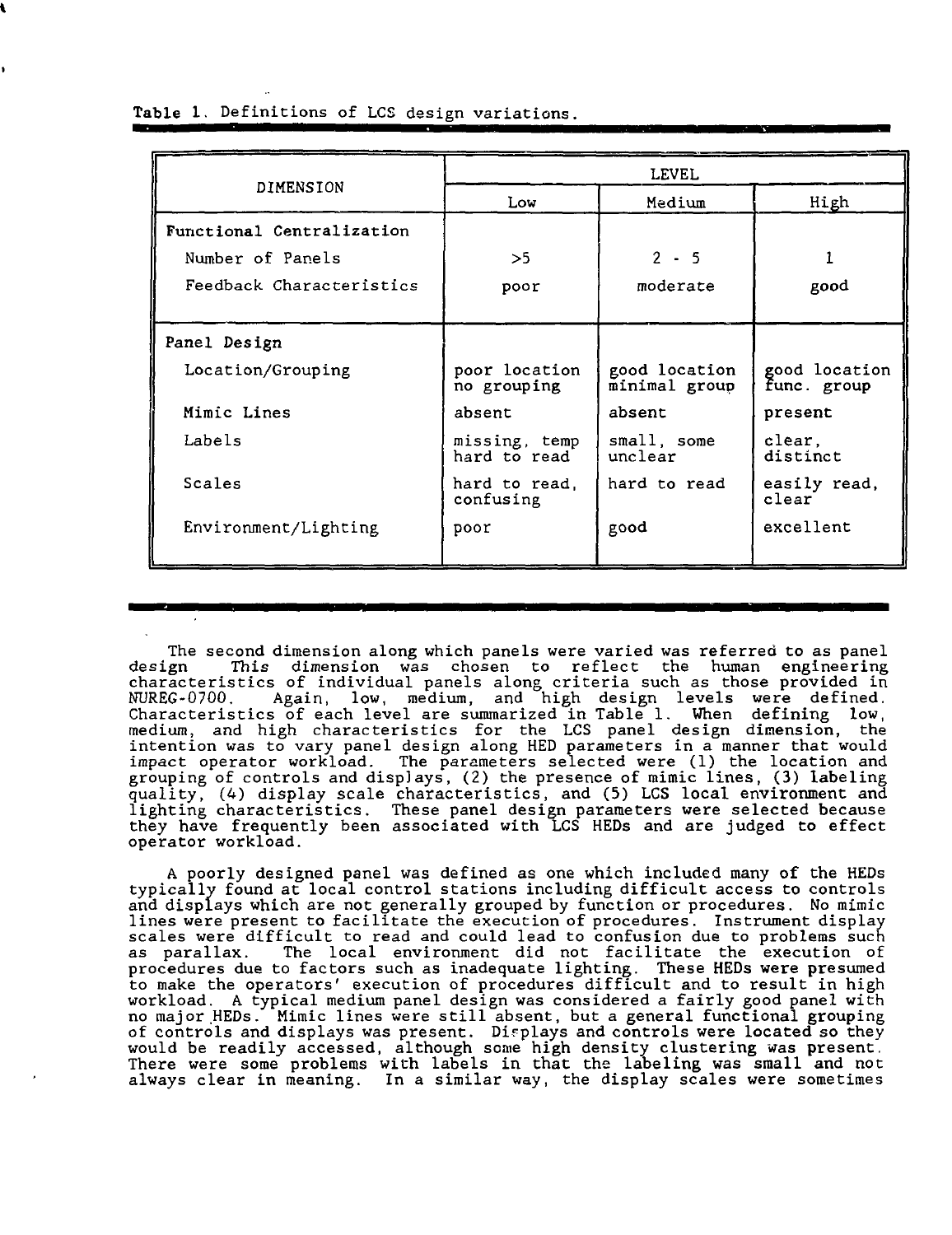difficult to read. The environment in the vicinity of the medium panel design was good and posed no significant restriction on operations. Relative to the other panels, this design was intended to provide moderate workload for the operators. A "high" panel design was assumed to have only minor HEDs, to be in compliance with NUREG-0700, and to be located in a favorable environment. The panel was intended to provide good support to the operator and thus was associated with relatively low workload.

A combination of three levels of each of the two general dimensions of functional centralization and panel design produced nine LCS panel design configurations. The Oconee LCS designs reflected in the PRA were assumed to be at the center of the defined variation, i.e., medium functional centralization, medium panel design. Thus, the other configurations represented systematic upgrades and downgrades of the modelled LCS design.

## 2.2 LCS Effects on Human Performance

The effect of LCS design variations on human performance, i.e., on the human error probabilities (HEPs) was accomplished by assembling a panel of appropriate experts and utilizing the Success Likelihood Index/Multi-Attribute Utility Decomposition (SLIM-MAUD) method to derive revised HEPs for each LCS design configuration. SLIM-MAUD utilizes a consensus approach to discriminating between panel designs along several performance shaping factors (PSF). In this study, three judges evaluated the panels along PSF dimensions of communications load, control panel configuration, training burden, and procedural complexity. The PSFs were weighted for relative importance by the judges. Weighted dimension ratings were combined to produce a Success Likelihood Index (SLI) for each panel configuration. SLIs were converted to HEPs once the SLI and HEP scales were calibrated. Each configuration's SLI value was used to uniformly modify all LCSrelated HEPs in the PRA. Thus, since nine panel configurations were evaluated, a total of nine unique sets of HEPs were determined.

Variation along the LCS design dimensions (functional centralization and panel design) had considerable effects on human performance (i.e., estimated human error probability). There was an overall effect of LCS variations on performance. The transition from the worst to the best LCS configuration (on both dimensions) resulted in a reduction of 0.82 in mean HEP (reduction by a factor of 20). The functional centralization dimension had a large effect on performance. The transition from low to high levels of functional centralization was associated with a 0.46 (86%) reduction in mean HEP. The majority of the effect was accounted for by the transition from the low to medium levels. The panel design dimension also had an effect on human performance although not as large as functional centralization. Upgrading from a low to high panel design resulted in a 0.29 (69%) reduction in mean HEP. The transition from low to medium was more significant than the transition from medium to high. The functional centralization and panel design dimension were found to interact. The panel design and functional centralization findings of greater effects upgrading from low to medium as compared with medium to high was primarily due to the transition across levels of functional centralization at the low panel design level. For the medium and high panel design levels, the change in HEP across levels of functional centralization was fairly uniform.

#### 2.3 LCS Effects on Plant Risk

The Oconee PRA (NSAC-60) was selected serve as the basis for an analysis of the plant risk associated with LCS design variations because it unambiguously modeled several human activities in the operation of the plant's safe shutdown facility and auxiliary shutdown panel. Both internal and external event sequences were used for this study. (The PRA represents Oconee in the mid 1980s, and subsequent plant modifications have improved the plant hardware and reduced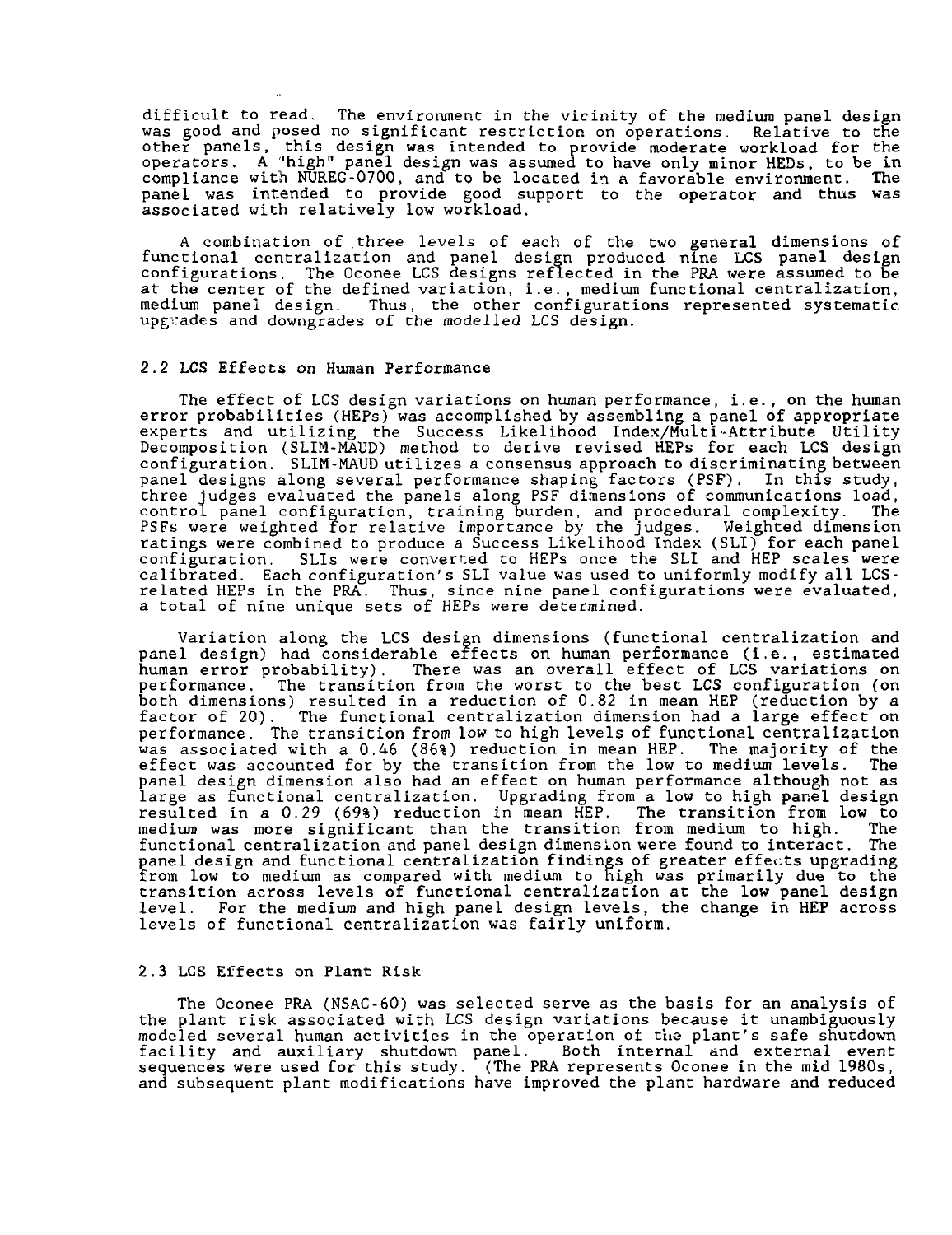

Figure 1. The effects of variations in functional centralization and panel design on total core melt frequency.

overall core melt frequency.) The Oconee LCS designs reflected in the PRA were determined to be at the center of the defined variations, i.e., both functional centralization and panel design were medium. Thus, the other configurations represented systematic upgrades and downgrades of LCS design.

The estimated HEPs for each configuration were entered into the PRA, and the CMF was calculated. A total of nine runs of the PRA were completed to identify the variation in plant risk associated with LCS configuration variation. Using the change in CMF as a measure of benefit, a scoping level value-impact analysis was performed. Data on the costs of upgrading local control panels were obtained from nuclear power plants.

The effects of LCS design dimensions on plant risk (core melt frequency - CMF) are shown in Figure 1. The overall effect of LCS variations on plant risk was sizeable. The Oconee baseline CMF is represented by the medium panel design, medium functional centralization point in Figure 1, and includes both internal and external events. The transition from overall worst to overall best LCS configuration was associated with a decrease in total CMF of 4.82E-4 events/RY. This is a decrease of 77% in CMF. The functional centralization dimension had a large effect on plant risk. Upgrading from the low to high level functional centralization resulted in a CMF reduction of 2.65E-4 events/RY. Most of the effect was associated with the upgrade from low to medium functional centralization. The results for the panel design dimension were similar to those for functional centralization. The transition from low to high panel design was associated with a reduction in CMF of 1.70E-4 events/RY. Most of the effect was achieved in the upgrade from the low to medium level. The functional centralization and panel design dimensions interacted noticeably. At low levels of functional centralization, panel design variations had a large effect. The panel design effects diminished considerably at higher levels of functional centralization. Also, for all levels of panel design, the transition from low to medium functional centralization provided greater risk reduction than the transition from medium to high. However, the magnitude of change in CMF across crease the measurem countries is now we have a sequence of considerations of panel design progressively decreased as the level of functional centralization increased.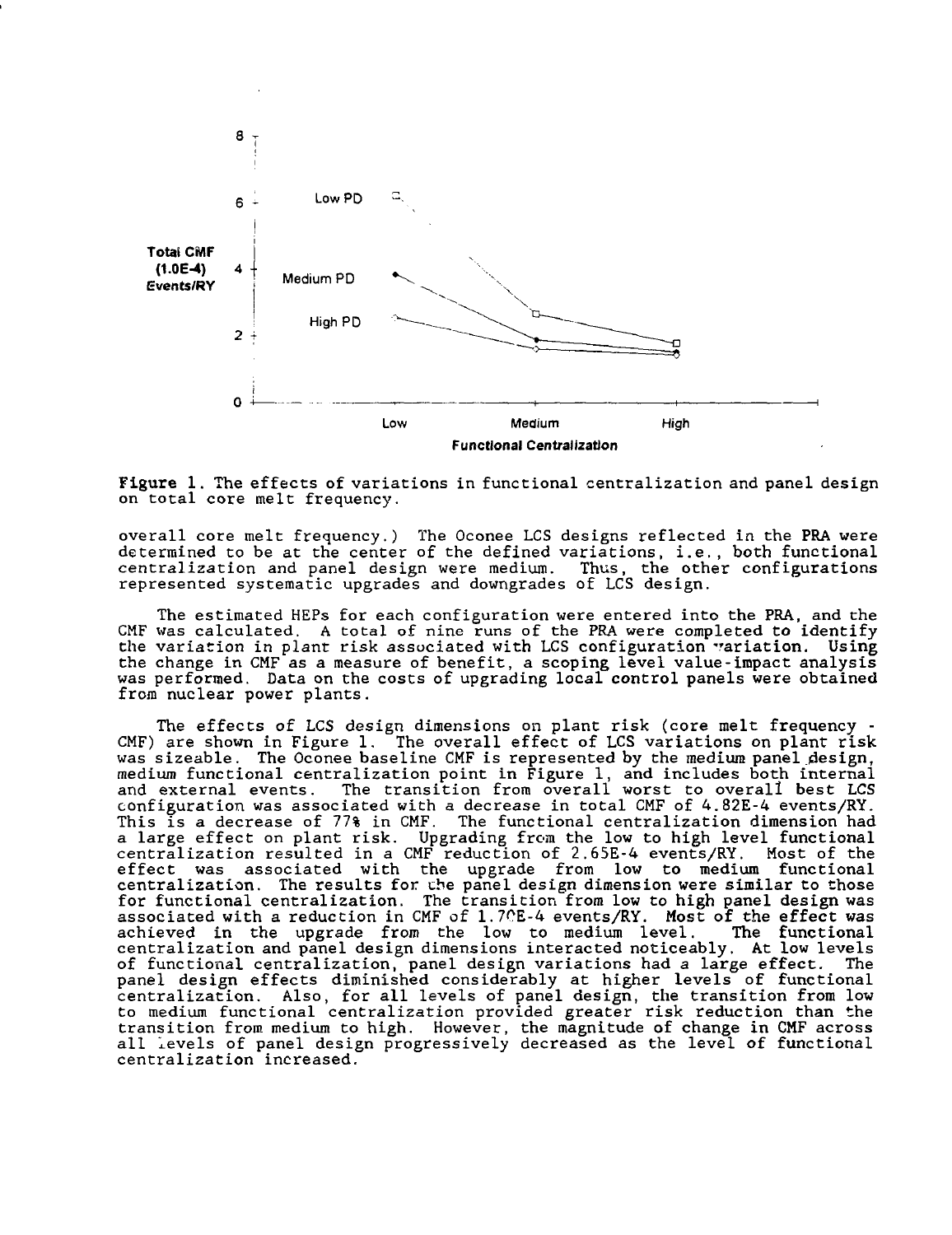When considering the change in CMF across all nine LCS configurations from worst to best, reduction in CMF appeared to asymptote at LCS configuration with medium panel design and functional centralization. Upgrades to this configuration from configurations judged to be worse were sizeable, but upgrades beyond this LCS configuration were considerably smaller.

#### 2.4 Scoping Value-Impact Analysis Results

Value-impact analyses were made only for transitions between selected LCS designs, since some transitions were either of negative value (in CMF terms) or illogical from an engineering design change standpoint. Using standard CMF conversion factors, the per-plant Public Benefit or Value was calculated. The total per-plant impact or cost in \$million per plant of the proposed action was then obtained from the sum of the three impact atcributes: Industry Implementation including training, NRC Development, and NRC Implementation. Finally, the value-impact ratios of the LCS upgrades are given in terms of person-rem/\$ million. In these units, a ratio of 1000 person-rem/\$10<sup>6</sup> is equivalent to the normally used cost-benefit acceptance criterion of \$1000/person-rem.

There was a degree of uncertainty in the analysis of plant risk and the value-impact calculations, as well as in the generalization of these findings to other LCSs and NPPs. In view of these uncertainties, the value-impact ratios (VIRs) were divided into three categories. VIRs of > 1900 were considered clearly significant and VIRs of < 460 were considered clearly insignificant. VIRs between the values of 460-1900 were considered close enough to the 1000 criterion to be borderline. The identification of the specific cutoffs defining these categories was somewhat arbitrary and based upon what appeared to be natural clusters in the VIR data.

This categorization led to several conclusions. First, upgrades in panel design only were clearly cost beneficial. All panel design upgrades were had significant VIRs with the exception of those coupled with a high degree of functional centralization. (These cases are in the borderline category.) Most upgrades in functional centralization had insignificant VIRs. Upgrades along both dimensions were split between borderline and insignificant VIRs. Generally, upgrades from poor LCS configurations had borderline VIRs. Combination panel design and functional centralization upgrades from most other LCS configurations had insignificant VIRs.

Thus, this analysis indicates that while upgrades in functional centralization had greater risk significance than panel design upgrades, their cost was much greater and resulted in generally low VIRs. Relative to changes in functional centralization, upgrades in panel design are inexpensive, and since panel design upgrades were also associated with notable risk reduction, comparatively high VIRs were achieved. Combination functional centralization and panel design upgrades were mainly influenced by the costs of functional centralization changes which, as discussed, were more expensive and thus led to lower VIRs.

## 2.5 Conclusions

The overall results of this phase of the research demonstrated that safetyrelated local control stations can have a significant effect on plant safety. Furthermore, it is evident that relatively inexpensive human engineering upgrades, e.g. , improvements in the design of multifunction local control panels, can be effective in reducing human error and thereby decrease plant risk.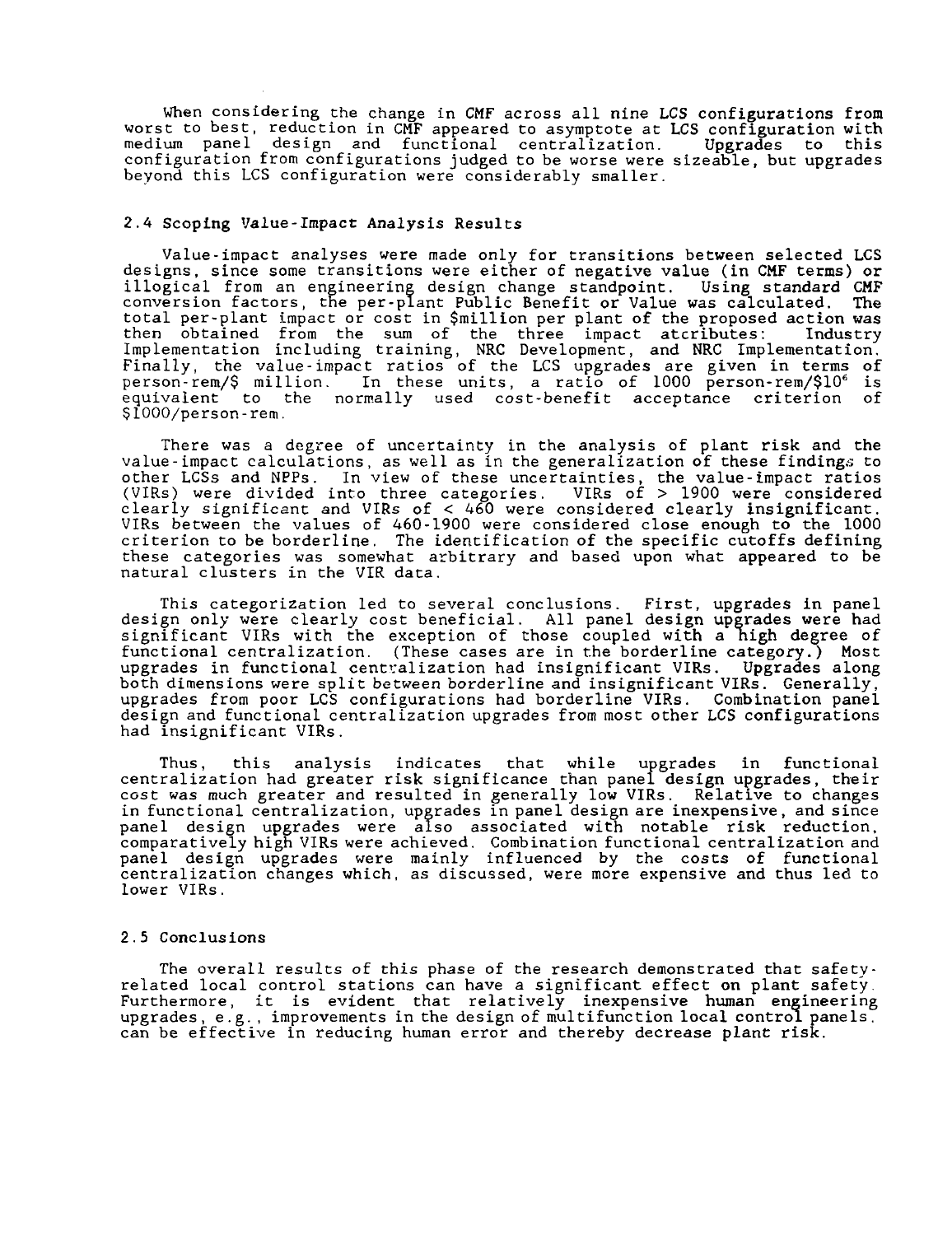## **3.0 SINGLE-FUNCTION LOCAL CONTROL STATIONS**

In Phase II, the effect of human engineering design variations on human performance and plant risk was assessed for single-function LCSs. Various NRC, industry and general human engineering source documents were reviewed to **identify** dimensions along which these LCSs might vary. The dimensions considered **were** labeling, indication, control, environment, and communication. The likely effects on HEPs of variations along these dimensions were estimated by means of expert judgement as in Phase I. The HEPs were applied to the appropriate human errors in the PRA and core m.lt frequencies were re-calculated as before. Costs associated with upgrading 7 JSs were obtained from a variety of sources. A scoping level value/impact assessment was then performed.

The value/impact assessment showed some of the upgrades to be clearly cost beneficial; however, not enough information was available regarding actual current LCS status to determine the costs of implementing upgrades. Concerns were also raised regarding the actual impact on plant operations of poor human engineering at LCSs. It was therefore necessary to gather additional information. Two sources of information were considered. First, a literature survey was performed to identify, document and categorize cases in which human engineering deficiencies at LCSs have contributed to reportable events in nuclear power plants. Second, assessments were conducted at a representative sample of nuclear power plants to determine the current industry-wide status of local control stations with respect to human engineering considerations. These efforts are described in detail in the following sections.

#### **3** .**1 Literature Review**

3.1.1 Characterization of Human Engineering Deficiencies

Human engineering deficiencies at component-level LCSs were categorized into five types. A brief description of each of these categories along with examples of typical deficiencies are given below.

- Labeling refers to the identification of controls and displays. Examples of poor labeling include lack of labels, stamped metal tags with component numbers, labels that are difficult to read, improvised or temporary labels, and labels with low contrast or poor visibility.
- Indication pertains to the quality of meters and gauges or of elements of components (e.g., valves, breakers) that reflect their state (i.e., open/closed). Indication is deficient if there is no means of locally Indication is deficient if there is no means of locally determining the state of the equipment, if units or scales on meters or gauges are inconsistent or inadequate for the indication required, or if the indication is ambiguous for any reason.
- Control refers to the operation (as opposed to the identification or status) of equipment. A poor control interface might operate in a manner inconsistent with population, stereotypes or other controls of its type in the plant, be subject to inadvertent operation, or require excessive force.
- Environment includes issues of normal and emergency lighting, noise, temperature and humidity, physical access to equipment and radiation exposure. A poor environment is one in which supplemental lighting or hearing protection is required, continued presence at the LCS subjects the operator to discomfort or risk, or the location of equipment requires unsafe or uncomfortable working postures, use of ladders, etc.
- Communication concerns the exchange of information with others either nearby or in other areas of the plant, e.g., the control room. For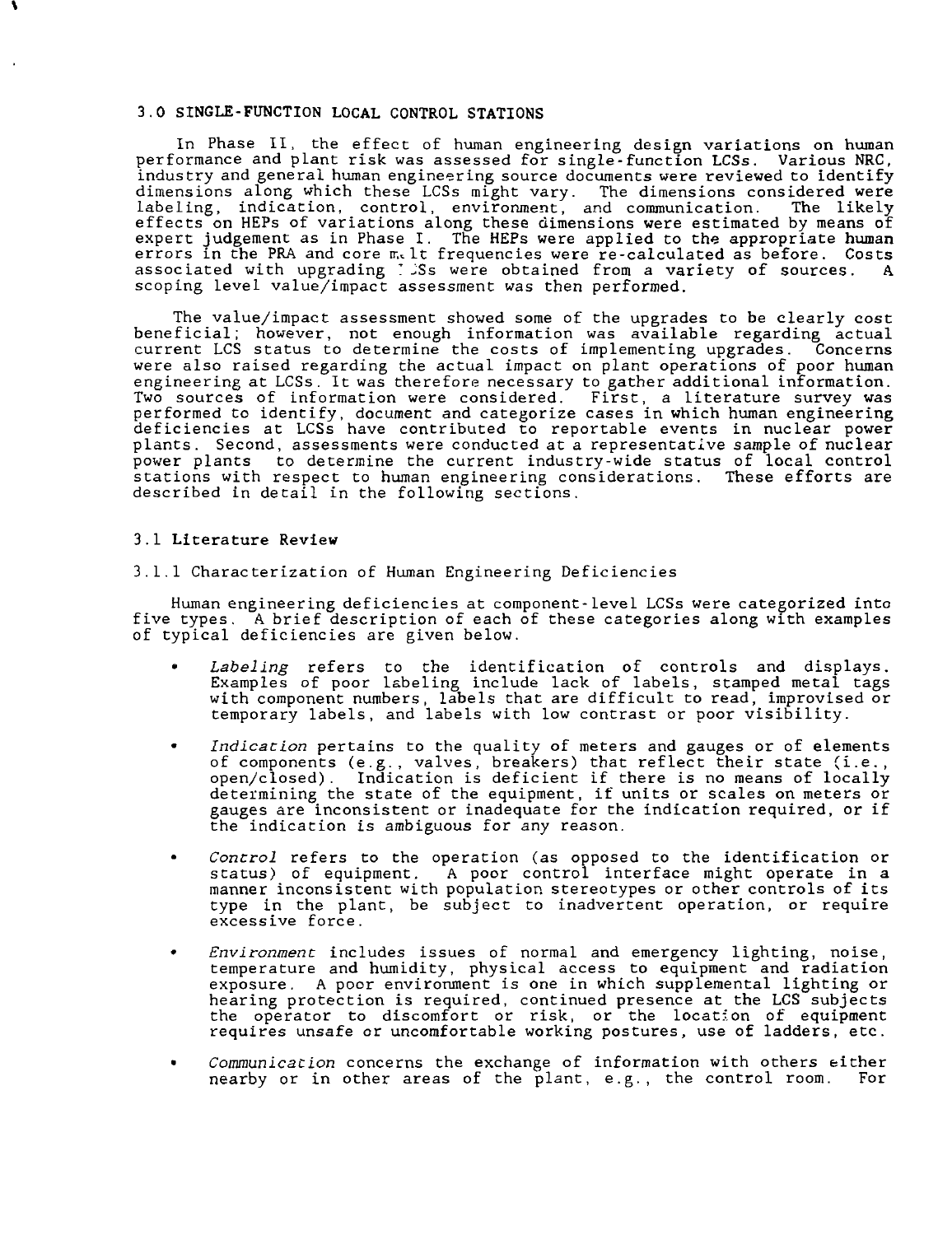example, communication could be considered poor if the paging system is inadequate, if headsets are unavailable or difficult to use, or if the use of radios is precluded in the area of the LCS.

## 3.1.2 Review of Source Documents

The review included a number of sources, including Emergency Operating Procedure (EOP) inspection reports and Licensee Event Reports (LERs). In this section, the procedure used in reviewing each type of source material is described and general findings are described.

EOP Inspeccion Reports. NRC EOP inspections typically include in-plane walkdowns of the procedures. Conditions in the plant that might hinder the execution of the procedures are noted in the inspection reports. Since many operator activities called for in EOPs take place at LCSs, the inspection reports often describe human engineering deficiencies at LCSs. These deficiencies are notable since they occur in LCSs which are important enough to be included in the EOPs.

Inspection reports were obtained and reviewed in order to identify human engineering deficiencies relevant to component level LCSs. Reports were sampled from 1988 and 1990. Descriptions of human engineering deficiencies at LCSs were noted and assigned to the categories in the previous section. No attempt was made to analyze the sample of reports quantitatively; i.e., the frequencies with which the categories of deficiencies occurred in the reports was not recorded. This information was not deemed meaningful since the way in which deficiencies are reported differs among reports. (Some reports individually enumerate multiple deficiencies of a given type, while others cite a general inadequacy in a certain area.) Also, the EOP inspectors stated that the reports often do not detail all of the deficiencies found at LCSs. That is, only representative deficiencies were documented. Insofar as can be judged by this global view, the relative prevalence of the type of human engineering deficiencies is similar in the two samples (i.e., 1988 vs. 1990). Based on the EOP inspection reports, it can be concluded that human engineering deficiencies, notably inadequate labeling and poor environmental conditions, are not uncommon at those local control stations utilized in the implementation of the EOPs.

In order to gain a better appreciation of the state of LCSs, a meeting was arranged between the BNL LCS project staff, the NRC Project Manager, other interested NRC personnel, and EOP inspection team members. Problems typical of each category of LCS human engineering deficiency were discussed. Rough estimates of the prevalence of human engineering deficiencies at LCS based on the experience of EOP inspection team members were in accord with the conclusion drawn from the EOP survey. The estimated percentages of plants containing LCSs deficient in each of the categories identified above were:

| Labeling      | 95%      |
|---------------|----------|
| Indication    | 80%      |
| Environment   | >60%     |
| Communication | 609      |
| Control       | $< 60$ 8 |

It was the opinion of the EOP inspection team members that, within the environment category, the inaccessibility of equipment and the lack of adequate emergency lighting were prevalent and of particular consequence.

Licensee Event Reports. A comprehensive review of December 1990 LERs identified 14 events with human engineering deficiencies (HEDs) related to LCSs out of a total of 183 Licensee Event Reports (LERs). This indicates that these events are currently occurring at a notable frequency. In addition, LERs from 1987, 1988, and 1989 were reviewed for incidents pertaining to HEDs at LCSs.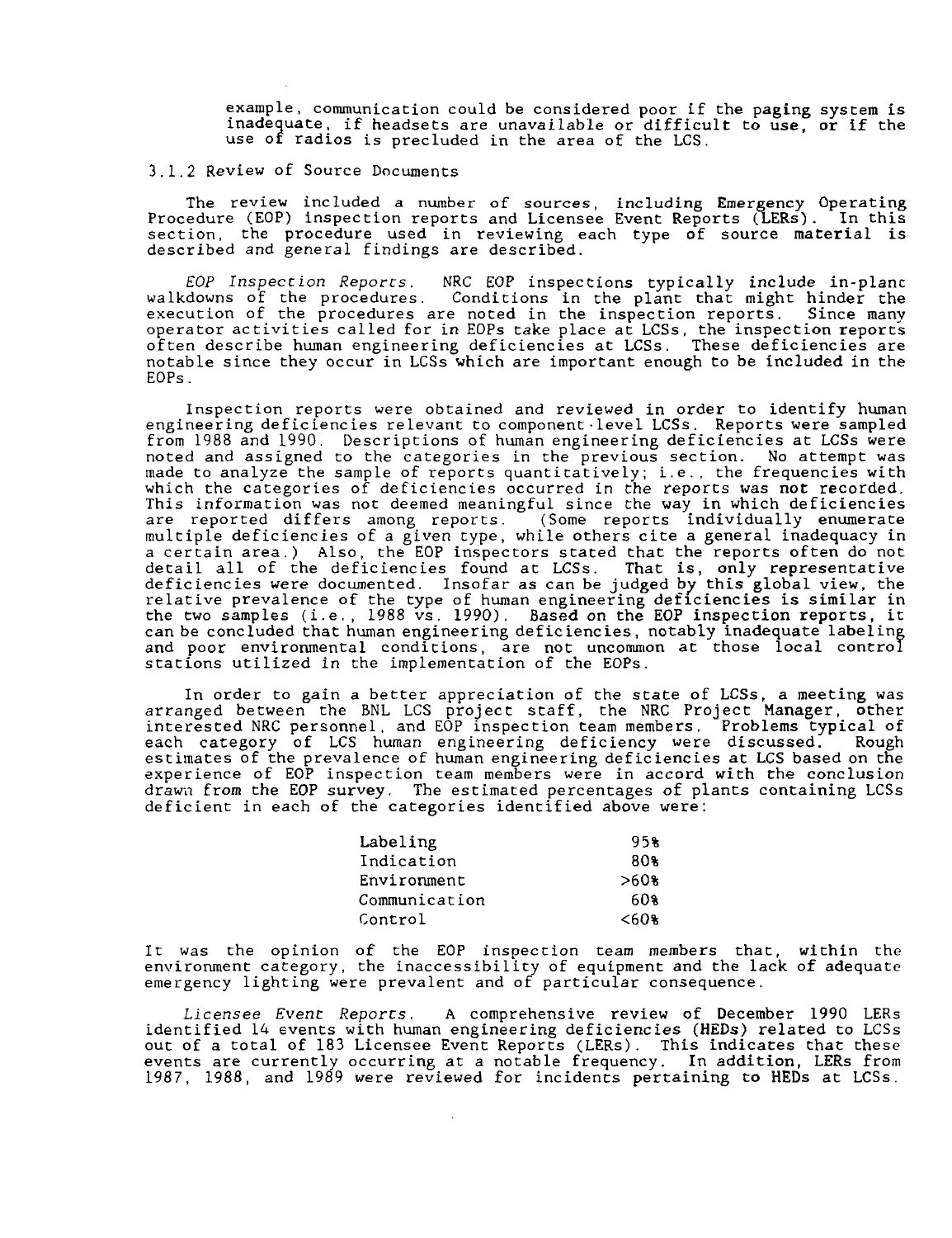|                                                                         | Human<br>Action | Commun.<br>Problem | Human<br>Error | Poor<br>Ergonomics |
|-------------------------------------------------------------------------|-----------------|--------------------|----------------|--------------------|
| 1987:                                                                   |                 |                    |                |                    |
| Human Action<br>Communication Problem<br>Human Error<br>Poor Ergonomics | 26              | 0<br>66            | 26<br>1050     | 20                 |
| 1988:                                                                   |                 |                    |                |                    |
| Human Action<br>Communication Problem<br>Human Error<br>Poor Ergonomics | 19              | 0<br>36            | 25<br>847      | 14<br>10           |
| 1989:                                                                   |                 |                    |                |                    |
| Human Action<br>Communication Problem<br>Human Error<br>Poor Ergonomics | 13              | 0<br>26            | 36<br>875      | .8                 |

**Table** 2. Breakdown of LERs by SCSS Watch List Code for 1987 - 1989

LERs with the following Sequence Coding Search System (SCSS) watch list codes were considered:

- 030 Human Action
- 032 Communication Problem
- 035 Human Error
- 038 Poor Ergonomics or Human Environment

A total of roughly 3,100 LERs resulted from this selection; a breakdown appears in Table 2. (Counts along the diagonal represent LERs that carried only one of the selected watch list codes; those above the diagonal carried more than one code.) LERs coded as involving "human action" and "poor ergonomics or human environment" were reviewed individually for events relevant to HEDs at LCS. None of the 58 reports carrying the "human action" code described human actions at LCSs that were pertinent to this review. Those coded as "poor ergonomics or human environment" contained many events that could be identified as having occurred outside the control room and as a result of a specific human interface deficiency. The events typically pertained to labeling and environment, notably problems with physical accessibility of equipment. It should be noted however that roughly half of these events occurred at equipment accessed only in the course of testing or calibration. Some of this equipment (e.g., terminal blocks inside electrical panels) is considered to fall outside of the definition of LCS used in this study.

Based on a sample of the LERs carrying the "communication problem" code, it was concluded that these typically refer to failures of procedural or administrative communications. The causes of "miscommunication" among operators are not usually specified, so that it is not possible to infer any deficiency in the means of communication or the environment in which it took place.

t.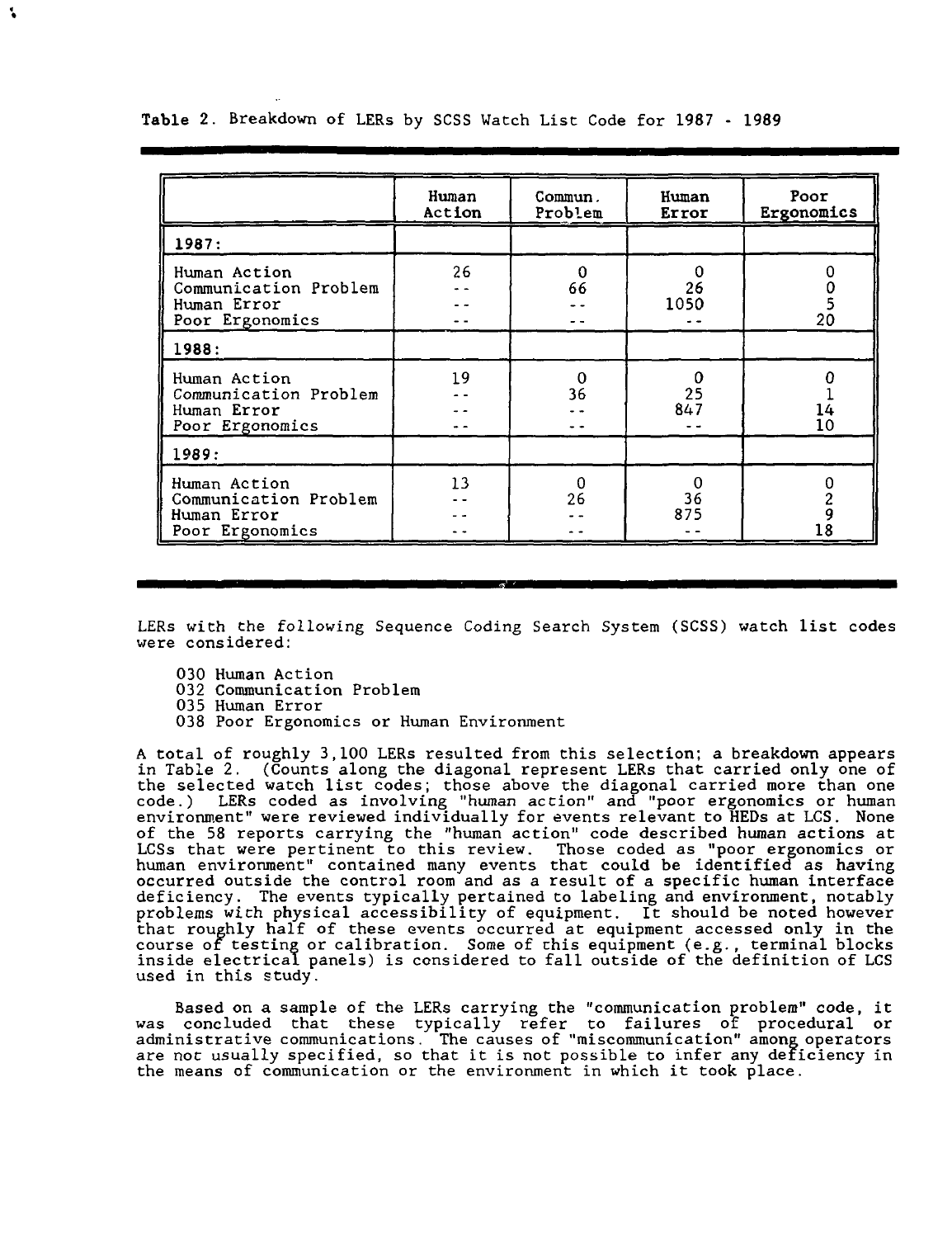The abstracts of the LERs coded "human error" number over 2,000, and hence, were searched by means of a computer for key words pertaining to incorrect human actions and to the classes of human engineering deficiency identified in Section 3.1. In many of the reports, the incorrect local action was attributed to lack of attention to detail on the part of personnel. Although it is not unreasonable to infer that some portion of these errors were contributed to by less-than-optimal human engineering, many others were found that cited specific local human engineering deficiencies as a contributing cause or improvements at the LCS as a means of preventing recurrence.

## 3.1.3 Conclusions

A review of recent inspection reports, event reports, and reviews of operating experience records was performed to determine the extent and nature of human engineering deficiencies (HEDs) at component-level LCSs in nuclear power plants. Numerous instances of HEDs were identified, representing all five of the categories defined earlier (i.e., labeling, indication, control, environment, and communication). A sampling of significant HEDs from each category appears in Ruger, Brown & Higgins, 1991.

It was concluded from this review that HEDs at single function LCSs and multifunction LCSs exist quite commonly across the industry. Additionally, these HEDs are significant in that they relate to equipment specified for operation in EOPs; they have caused or contributed to notable operational events, and they continue to be noted as needing corrective actions in various types of reports.

## 3.2 On-Site Assessment of Local Control Stations

## 3.2.1 Preparation

Plant Sample. A sample of ten plants was chosen to represent the industry with respect to plant NSSS vendor and age. The original group of plants with respect to plant NSSS vendor and age. The original group of plants identified were chosen primarily from the Northeast in an attempt to facilitate scheduling visits and to minimize travel costs. (Persons experienced in Emergency Operating Procedure inspections had stated that there was no reason to expect systematic differences in plants associated with geographic area or NRC region).

The NRC Project Manager made the initial contacts - first with the NRC Licensee Project Manager (LPM) for the plant, then with utility or plant personnel when appropriate. In several cases, for a variety of reasons, the LPM indicated that either the selected plant had declined to participate, or the NRC did not want the plant included in the study. When a number of "substitute" plants also proved to be unavailable, a concern arose that the final sample might exhibit a "self-selection" bias, i.e., that the plants agreeing to participate might be those that tended to fare better in regulatory evaluations. Thus, an attempt was made to achieve a sample that was representative in terms of plant performance as well as plant vendor and age. When final arrangements were made, without exception, plant site personnel were very cooperative in providing information and conducting plant tours.

Identification of LCSs to be Examined. The variety of plant types and designs in the sample and the diversity of LCSs between plants made it impossible to identify in advance a standard group of local control stations to be examined in each of the plants visited. Nevertheless, it was considered desirable to ensure that the stations examined 1) included a broad range of plant equipment and local operator actions, 2) did not represent only those areas chosen by plant personnel, and 3) were in some way comparable across plants. The identification of local control stations to choose was guided by reference to two plant operating procedures: shutdown from outside the control room and station blackout. (Licensees provided information copies of the procedures to BNL for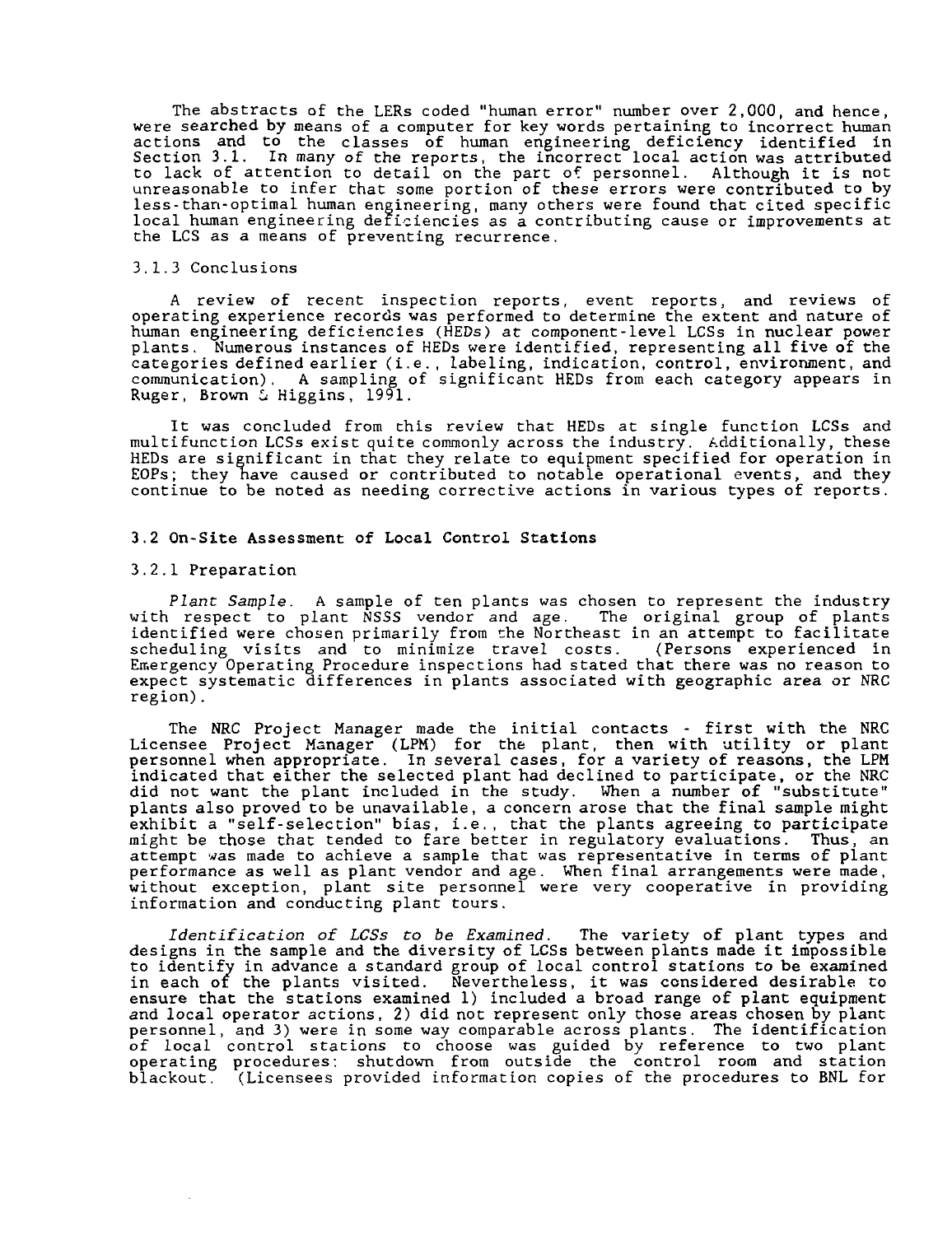review prior to the site visit). These procedures were chosen because they were expected to contain the greatest number and variety of important local operator actions. The procedures not only identified the LCSs to be observed, but also provided the details and context of operator actions required at the station. While touring the LCSs referred to in the procedures, other nearby LCSs were also observed.

## 3.2.2 Site Visits

١

Collection of Upgrade Information. Two BNL staff visited each plant; one member of the team was a human factors specialist, the other was experienced in nuclear power plant operations (e.g., SRO-qualified or ex-NRC resident inspector). To ensure consistency, a total of only three people were involved in the site visits. Plant personnel coordinating the site visits were requested to arrange for the BNL team to speak with individuals familiar with humanengineering upgrades (in progress, recently completed, or planned) at local control stations. Prior to the tour of local control stations, the project team interviewed plant personnel (e.g., human factors specialists, labeling coordinators, etc.) regarding these efforts. The BNL team specifically sought information regarding relabeling programs, upgrades to normal or emergency lighting, improvements to communication systems, noise surveys or noise abatement efforts, and efforts to improve accessibility of components (e.g., installation of platforms). Costs associated with upgrades were noted whenever plants were able to provide them.

LCS Evaluation. Local control stations and their surroundings were examined from a human engineering standpoint. Observations were made with respect to labeling, control and indication, lighting (including emergency lighting), accessibility, etc. A checklist was used to facilitate the recording of this information. At each local control station, operator/guides talked through the appropriate portions of the procedures. During this process, the BNL team noted such items as . reement of terminology in procedures with in-plant labels, requirements for and availability of feedback indication, availability and need for communications devices, etc. Notes were recorded on the checklists and in the procedures. These were consolidated after the plant walkdowns were completed. When requested by plant personnel at the end of the site visit the BNL team provided a summary description of important observations that were made during the tours.

#### 3.2.3 Findings

Summary of Evaluations. After each site visit, the members of the BNL team reviewed their notes and independently generated summary ratings of the local control stations with respect to labeling, indication, control, environment, and communications. These are the same categories used in earlier tasks. For each category, overall conditions at a plant were designated either low (i.e., deficiencies present), medium (i.e., less than optimal), or high (i.e., favorable elements present). The human engineering design of the remote shutdown panel(s) and of important manual valves was also separately rated. The dimensions used for the remote shutdown panel ratings were those identified in Phase I of the project - panel design and functional centralization.

Human Engineering Upgrades at Local Control Stations. All of the plants visited were able to cite current or recently completed human engineering upgrade efforts. The most common such effort was relabeling. It was noted, however, that the scope and the quality of the "relabeling programs" varied widely both from plant to plant and even within plants. A few plants were making a concerted effort to place a new, well-designed, consistent, informative tag on everything of any significance in the plant. In other cases the "relabeling program" might better be described as selective label replacement.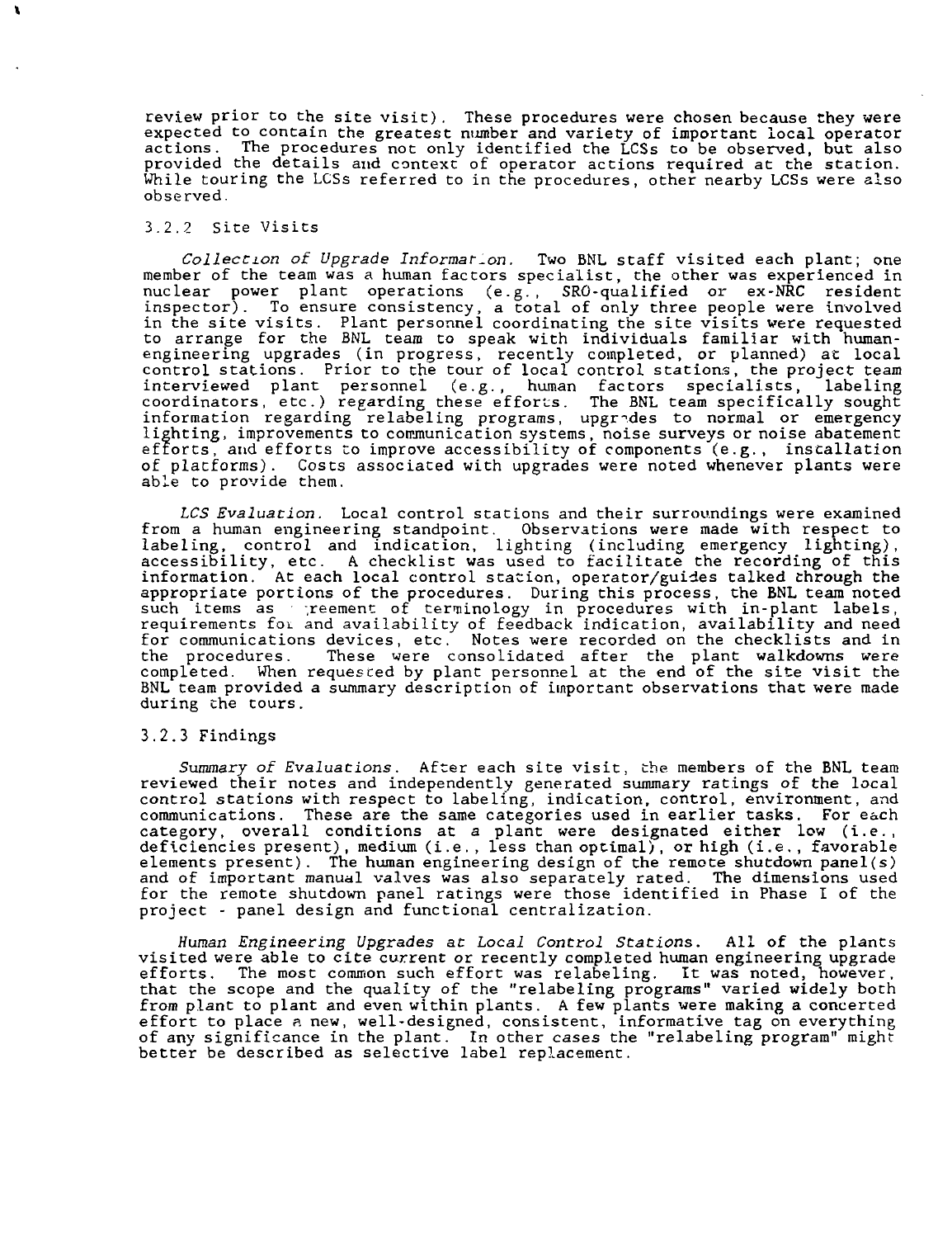Although many efforts to upgrade local control stations are undertaken in response to regulatory activity (e.g., emergency operating procedure inspections), the majority seem to be initiated from within the flant, typically based on input from operators or in response to operating problems. Some plants noted INPO efforts to encourage labeling upgrades. Examples of such upgrades are given in the next section.

Operator Comments on Upgrades. An attempt was made to determine the opinions of operators regarding improvements to human engineering that had been made to LCSs in their plants. When possible, equipment operators out in the plant were questioned as to the desirability and effectiveness of the upgraues. They were also asked to identify the upgrades they found most beneficial.

In general, the responses of operators to human engineering improvements was positive. Such responses were expected, since, as noted above, improvements were often initiated at the suggestion of operating personnel. Examples of such improvements include platforms to facilitate access to valves, sound-attenuating enclosures at pager stations in high noise areas, and pre-staged, color-coded sets of jumper wires. There were, however, instances in which human engineering "improvements" missed the mark according to operators. Some such instances were related to relabeling of components, an effort which one might have expected to be welcomed by operators. In one plant, for example, operators did not view the new labels as an improvement. This may have been because although the new colorcoded, engraved metal labels carried more information (e.g., component name) than the older stamped metal tags, neither style was very easy to read; furthermore, the operators were not familiar with the new color-coding scheme. In another plant, large stamped metal "license plates" carrying the component numbers of overhead valves were being replaced by more informative labels (i.e., tags containing the name of the component in addition to its number, a bar code identifier, etc.). Unfortunately, the new labels were made too small to be read at typical viewing distances.

Good Practices. Noteworthy examples of good human factors practices at local control stations were observed in all of the plants visited. As shown in the upper panel of Table 3, these efforts were varied. Some reflected implementation of current human engineering "good practices," while other were unique plant responses to individual circumstances. The practice with perhaps the greatest potential to generally improve human factors "out-in-the-plant" was a program in one plant to enlist the aid of operating personnel in evaluating the adequacy of local control stations. Operators walking down procedures were provided with "Local Action Checklists" on which they could record for each procedure step the accessibility of the component, the adequacy of the lighting, possible radiological hazards, the staffing required to perform the action, and any other information bearing on the ability of operators to perform the local action. Upgrades were then designed based on the results of the checklists.

Common or Significant Areas for Improvement. The human engineering weaknesses observed were as varied as were the strengths; examples of poor practices could be identified even in plants that were rated highly overall. Examples appear in the lower panel Table 3. One observation common across plants was that, with the exception of the (re)design of remote shutdown panels, plant (or utility) human factors specialists are almost never involved in human engineering activities outside the control room. This is not to say that it would be desirable for all upgrades to originate with human factors personnel. As noted earlier, effective upgrade efforts usually grow out of input from the operating staff. However, the lack of human factors input can lead to unforeseen problems or less than optimal results. For example, the arbitrarily assigned colors used to code trains in one plant's otherwise exemplary labeling program were not the same colors used to code trains in the control room. In another plant, new labels were being placed without taking viewing distance into account.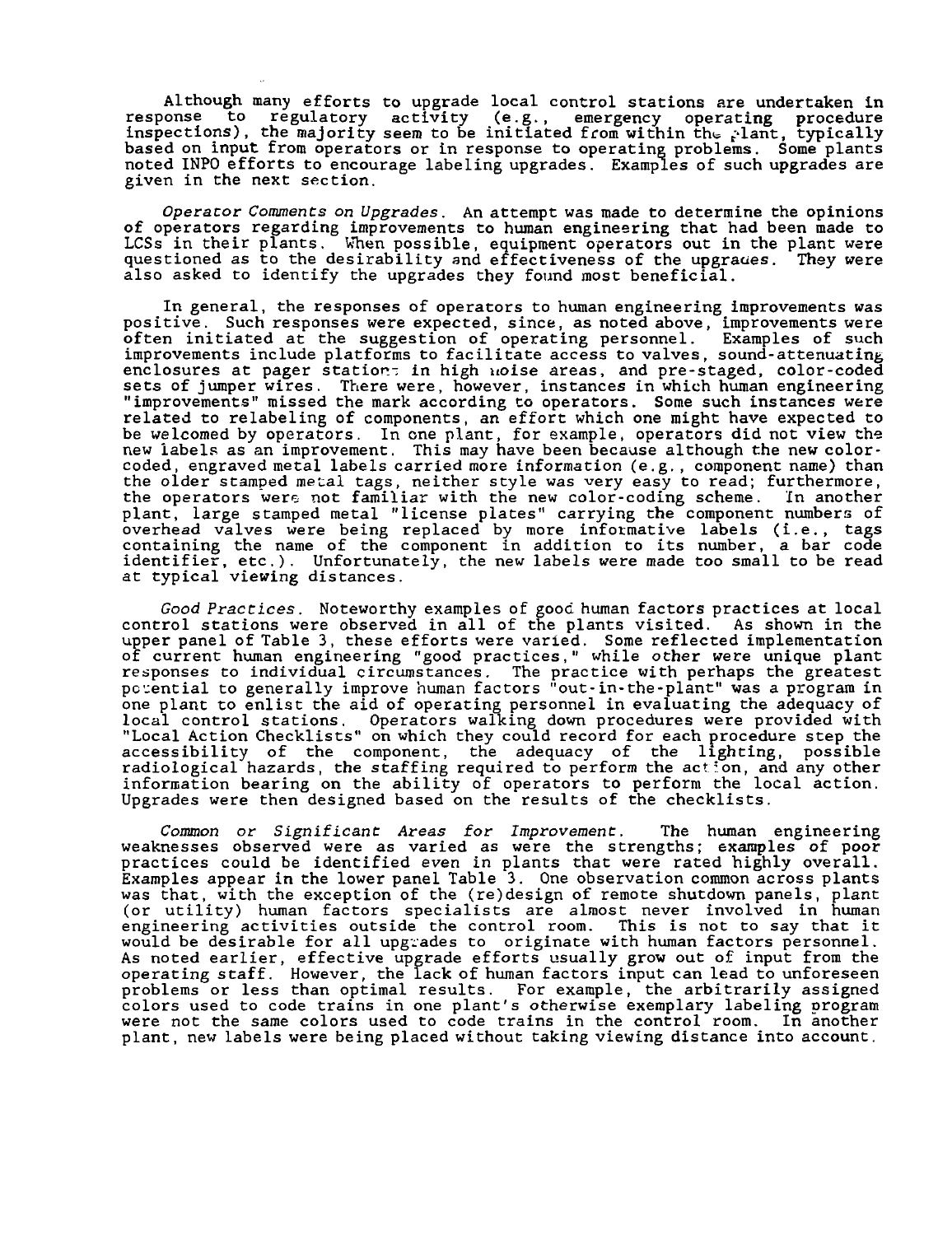#### GOOD

- hanging flashlights at various remote S/D stations
- radiation symbol on valve label in radioactive systems
- piping flow direction labels
- $\bullet$ high-visibility labels for EOP-related components
- prepared sets of color coded jumpers keyed to procedures

color coded piping

- radio repeaters to prevent communications "dead spots"
- posting on door of equipment/layout within rooms
- computer-driven parameter displays at remote shutdown panel
- operator evaluations of local stations/actions
- color codes by unit in dual unit plants
- locator tags pointing to out-of-the-way valves
- operator aid postings, such as procedures, drawings, color **coding,** and labeling conventions
- special labels such as normal and tripped position on EDG trip lever, set screw on EDG governor, and indication of normal oil levels

#### POOR

- human factors personnel not involved outside control room
- multiple color coding schemes, numbering systems
- contaminated switchgear
- paint overspray obscuring valve label or position indication
- valve operating contrary to handwheel markings
- construction tags (e.g., "component turned over") on equipment
- parameters/units not indicated on instrument faces, labels outdoor LCSs
- 
- operating panels secured closed with large number of bolts
- valve position indication poorly placed, not labeled, or out of calibration

Other common areas for improvement included:

- In general, labeling programs were not organized and cohesive throughout the plant.
- It was not uncommon for discrepancies to exist between terminology or numbering conventions used in the procedures and those found on the component labels.
- Existing labels are often not removed when new labels are placed.

It was noted that most plants were quite proud of their upgrades and their LCSs in general, even those which had clear and obvious problems. That is, those involved with the LCSs were often unaware of what a good design should be and of the good practices that many other plants have instituted.